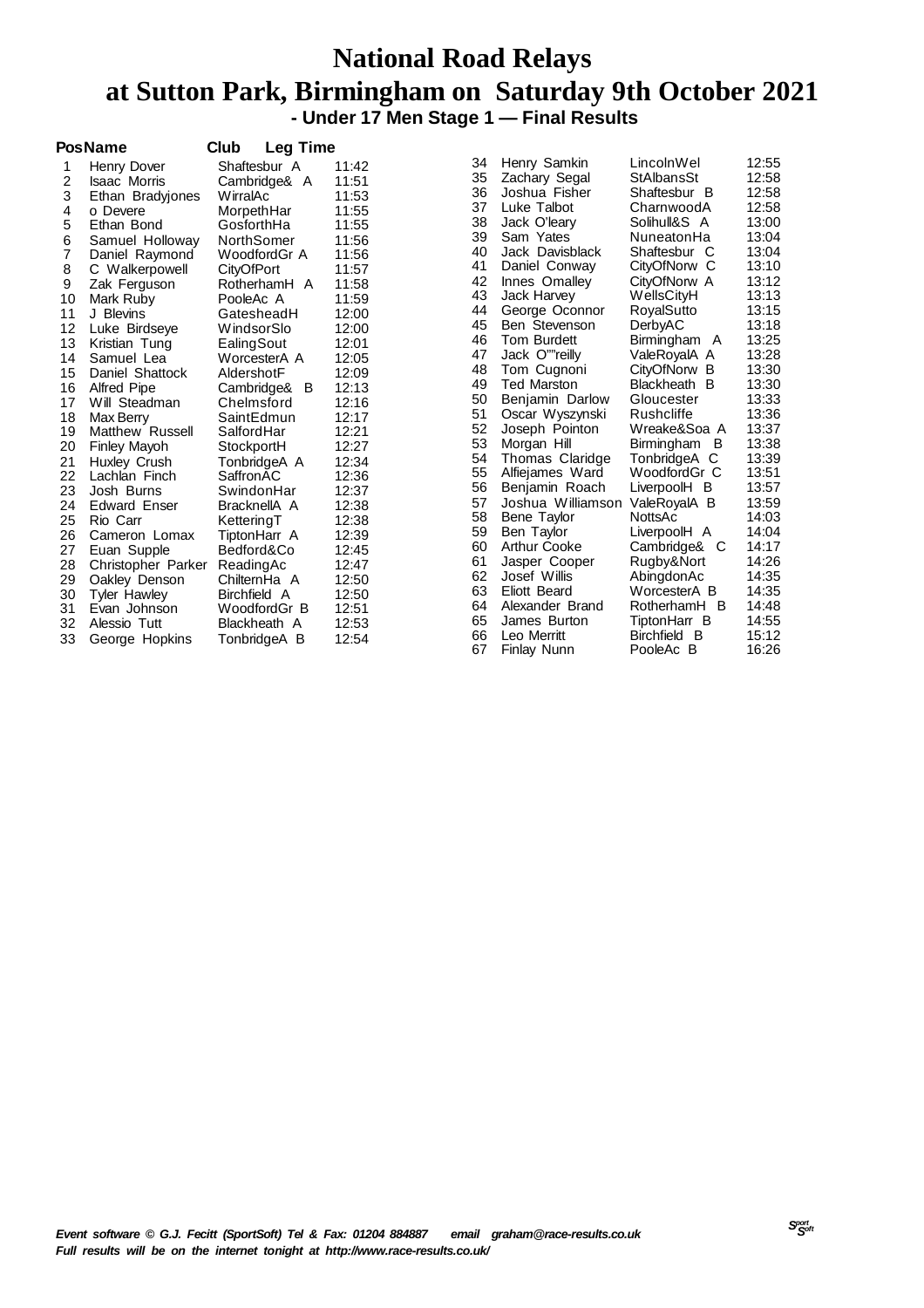## **National Road Relays at Sutton Park, Birmingham on Saturday 9th October 2021**

### **- Under 17 Men Stage 2 — Final Results**

|                | <b>PosName</b>         | Club         |       | <b>Leg TimeCum Time Gain</b> |    |                                      |                   |       |             |                |
|----------------|------------------------|--------------|-------|------------------------------|----|--------------------------------------|-------------------|-------|-------------|----------------|
|                | George Keen            | Cambridge& A | 11:47 | $23:38+$                     | 38 | Dannyray Murdey                      | SaffronAC         | 13:49 | $26:25-$    | -16            |
| 2              | Tj Jones               | WirralAc     | 11:57 | 1<br>$23:50+$                | 39 | Ben Brooker                          | KetteringT        | 13:48 | $26:26-$    | -14            |
| 3              | Benjamin Peck          | SaintEdmun   | 11:50 | 24:07+ 15                    | 40 | <b>Toby Nelson</b>                   | CityOfNorw B      | 13:11 | $26:41+$    | - 8            |
| 4              | Silas Christie         | GosforthHa   | 12:25 | $24:20+$<br>1                | 41 | Dylan Bran                           | TonbridgeA B      | 13:51 | $26:45-$    | 8              |
| 5              | Max Richards           | WoodfordGr A | 12:30 | 2<br>$24:26+$                | 42 | Adam Bayley                          | Rushcliffe        | 13:13 | $26:49+$    | 9              |
| 6              | <b>Ryan Davies</b>     | MorpethHar   | 12:36 | $\overline{2}$<br>$24:31-$   | 43 | William Annable                      | DerbyAC           | 13:41 | $26:59+$    | 2              |
| $\overline{7}$ | Lewis Buchallet        | Cambridge& B | 12:19 | 9<br>$24:32+$                | 44 | Ewan Macnab                          | ValeRoyalA A      | 13:36 | $27:04+$    | 3              |
| 8              | Samuel Greenstein      | Shaftesbur A | 12:53 | $\overline{7}$<br>24:35-     | 45 | Alexander Buro                       | NorthSomer        | 15:11 | $27:07 -$   | 39             |
| 9              | George Thomas          | WindsorSlo   | 12:47 | 3<br>$24:47+$                | 46 | Mackenzie Bloxham Wreake&Soa A       |                   | 13:48 | $27:25+$    | 6              |
| 10             | William Campbell       | CityOfPort   | 12:55 | $\overline{2}$<br>$24:52-$   | 47 | Ollie Castle                         | WellsCityH        | 14:25 | 27:38-      | 4              |
| 11             | <b>B</b> Brucegonzalez | AldershotF   | 12:44 | $\overline{4}$<br>$24:53+$   | 48 | Aron Asher                           | Gloucester        | 14:13 | $27:46+$    | 2              |
| 12             | Ethan Nation           | SalfordHar   | 12:35 | $\overline{7}$<br>$24:56+$   | 49 | J Smithmogloin                       | NottsAc           | 13:48 | $27:51+$    | 9              |
| 13             | Luke Parker            | RotherhamH A | 13:00 | $\overline{4}$<br>24:58-     | 50 | Ned Gilford                          | Rugby&Nort        | 13:27 | $27:53+ 11$ |                |
| 14             | Jamie Macdonald        | TonbridgeA A | 12:43 | $\overline{7}$<br>$25:17+$   | 51 | Harry Foord                          | CharnwoodA        | 14:55 | $27:53-$    | 14             |
| 15             | Jeya Kandola           | CityOfNorw A | 12:11 | 25:23+ 27                    | 52 | David Barclay                        | TonbridgeA C      | 14:22 | $28:01+$    | $\overline{2}$ |
| 16             | Linus Burnage          | WorcesterA A | 13:21 | $25:26-$<br>$\overline{2}$   | 53 | Jake Orr                             | RotherhamH B      | 13:38 | $28:26+$    | 11             |
| 17             | James Winship          | BracknellA A | 12:49 | $\overline{7}$<br>$25:27+$   | 54 | Olly Carrington                      | AbingdonAc        | 14:17 | $28:52+$    | 8              |
| 18             | Noah Campion           | Bedford&Co   | 12:43 | $25:28+$<br>9                | 55 | Iwan Williams                        | LiverpoolH B      | 15:04 | $29:01+$    | 1              |
| 19             | Jasper Humphries       | LincolnWel   | 12:39 | $25:34+$<br>15               | 56 | Nicholas Hames                       | Cambridge&<br>- C | 15:04 | $29:21+$    | 4              |
| 20             | Joseph Perry           | Chelmsford   | 13:19 | 25:35-<br>3                  | 57 | Samuel Richards                      | TiptonHarr B      | 15:52 | $30:47+$    | 8              |
| 21             | Ryan Openshaw          | PooleAc A    | 13:40 | 25:39-<br>11                 | 58 | Connor Blincoe                       | Birchfield B      | 15:39 | $30:51+$    | 8              |
| 22             | Miles Brown            | Blackheath A | 12:46 | $25:39+$<br>10               | 59 | Harry Drew                           | PooleAc B         | 16:37 | $33:03+$    | 8              |
| 23             | Jonah Marks            | Shaftesbur B | 12:45 | $25:43+$<br>13               | 60 | Oliver Banda                         | B<br>Birmingham   | 21:45 | $35:23-$    | $\overline{7}$ |
| 24             | Jack Choules           | SwindonHar   | 13:08 | $25:45-$<br>1                |    | <b>Fastest runners over stage 2:</b> |                   |       |             |                |
| 25             | J Catterall            | StockportH   | 13:23 | 5<br>$25:50-$                |    | 1 George Keen                        | Cambridge& A      | 11:47 |             |                |
| 26             | Spike Blake            | Shaftesbur C | 12:48 | $25:52+$<br>14               |    | 2 Benjamin Peck                      | SaintEdmun        | 11:50 |             |                |
| 27             | Luca Shaw              | GatesheadH   | 13:53 | $25:53-$<br>16               |    |                                      |                   |       |             |                |
| 28             | Reuben Fabian          | WoodfordGr B | 13:06 | 3<br>$25:57+$                |    | 3 Tj Jones                           | WirralAc          | 11:57 |             |                |
| 29             | Laurie Gawne           | ChilternHa A | 13:10 | 26:00<br>0                   |    | 4 Liam Mccay                         | LiverpoolH A      | 12:04 |             |                |
| 30             | Benjamin Gostick       | StAlbansSt   | 13:02 | $26:00+$<br>5                |    | 5 Jeya Kandola                       | CityOfNorw A      | 12:11 |             |                |
| 31             | Ethan Patel            | RoyalSutto   | 12:47 | $26:02+$<br>13               |    | 6 Lewis Buchallet                    | Cambridge& B      | 12:19 |             |                |
| 32             | Thomas Dainty          | Solihull&S A | 13:03 | $26:03+$<br>6                |    | 7 Silas Christie                     | GosforthHa        | 12:25 |             |                |
| 33             | Liam Mccay             | LiverpoolH A | 12:04 | 26<br>$26:08+$               |    | 8 Max Richards                       | WoodfordGr A      | 12:30 |             |                |
| 34             | Luca Bradley           | Birchfield A | 13:22 | $26:12-$<br>4                |    | 9 Ethan Nation                       | SalfordHar        | 12:35 |             |                |
| 35             | Jeremy Maclean         | Birmingham A | 12:55 | $26:20+$<br>11               |    | 10 Ryan Davies                       |                   | 12:36 |             |                |
| 36             | Connor Gowing          | CityOfNorw C | 13:12 | $26:22+$<br>5                |    |                                      | MorpethHar        |       |             |                |
| 37             | Seth Avery             | TiptonHarr A | 13:44 | 26:23-<br>11                 |    |                                      |                   |       |             |                |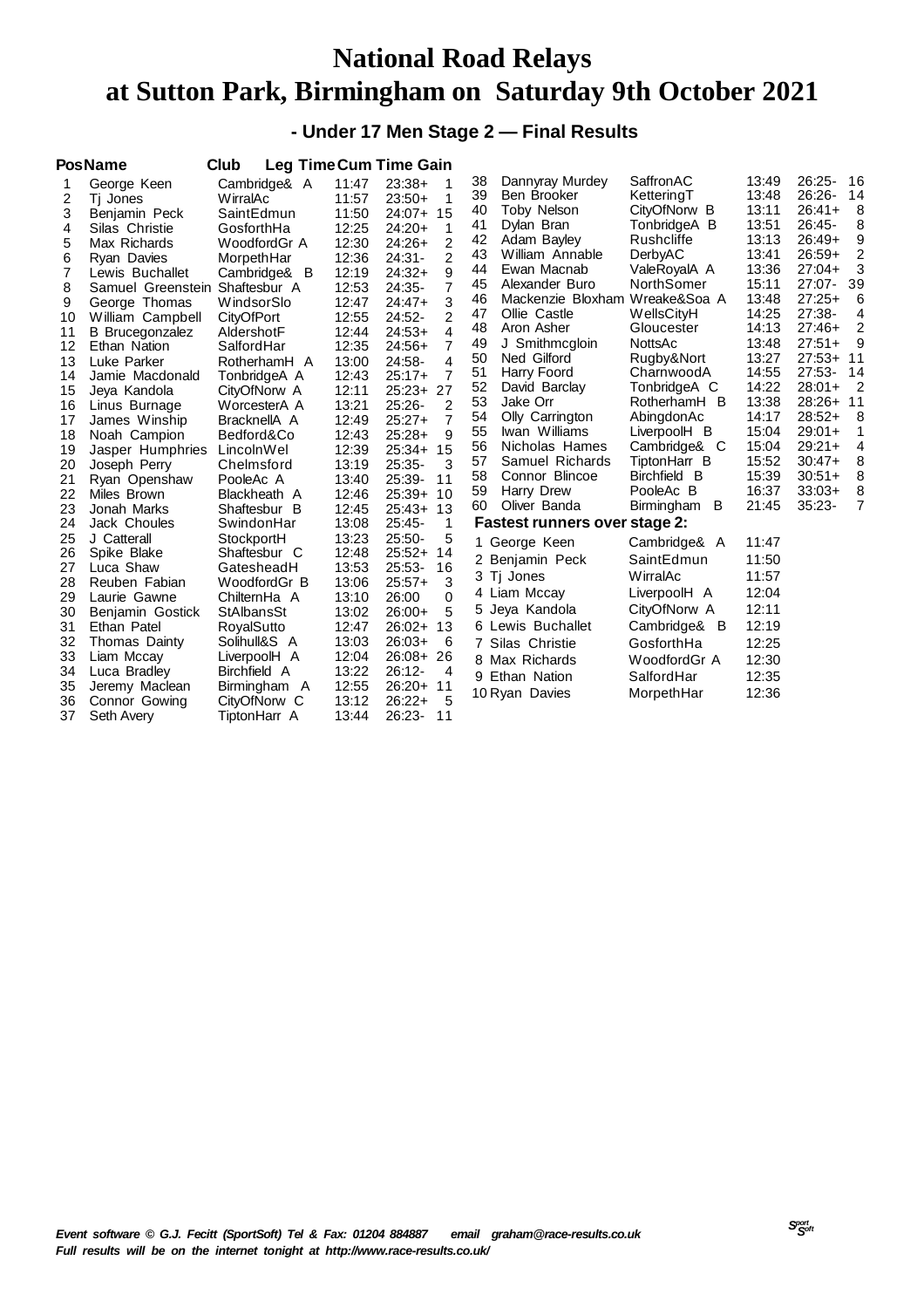## **National Road Relays at Sutton Park, Birmingham on Saturday 9th October 2021**

### **- Under 17 Men Stage 3 — Final Results**

|    | <b>PosName</b>                | Club              |       | <b>Leg Time Cum Time Gain</b> |    |                                      |                 |       |          |          |
|----|-------------------------------|-------------------|-------|-------------------------------|----|--------------------------------------|-----------------|-------|----------|----------|
|    | William Strickley             | WirralAc          | 11:44 | $35:34+$<br>1                 | 34 | Max Chappelle                        | Birchfield A    | 13:49 | 40:01    | $\Omega$ |
| 2  | <b>Isaac Rothwell</b>         | Cambridge& A      | 12:10 | 1<br>$35:48-$                 | 35 | Dylan Carney                         | ValeRoyalA A    | 13:07 | $40:11+$ | 9        |
| 3  | James Peck                    | SaintEdmun        | 12:16 | 36:23<br>0                    | 36 | Adam Jeddo                           | TonbridgeA B    | 13:34 | $40:19+$ | 5        |
| 4  | Jimmy Geller                  | WoodfordGr A      | 12:09 | 1<br>$36:35+$                 | 37 | Oscar Fleming                        | Birmingham A    | 14:03 | $40:23-$ | 2        |
| 5  | James Dargan                  | AldershotF        | 11:50 | 6<br>$36:43+$                 | 38 | Patrick Welsh                        | DerbyAC         | 13:33 | $40:32+$ | 5        |
| 6  | Reece Slater                  | GosforthHa        | 12:27 | 2<br>$36:47-$                 | 39 | Archie Bradbury                      | Rushcliffe      | 13:44 | $40:33+$ | 3        |
| 7  | <b>Bertie Marr</b>            | MorpethHar        | 12:21 | 1<br>$36:52-$                 | 40 | Samuel Wright                        | SaffronAC       | 14:15 | 40:40-   | 2        |
| 8  | Abdirahim Hamud               | Shaftesbur A      | 12:22 | $\Omega$<br>36:57             | 41 | Dominic Evans                        | Rugby&Nort      | 12:48 | $40:41+$ | 9        |
| 9  | Henry Jonas                   | CityOfNorw A      | 11:55 | 6<br>$37:18+$                 | 42 | Korey Hazlewood                      | TiptonHarr A    | 14:20 | $40:43-$ | 5        |
| 10 | <b>Isaac Arnott</b>           | TonbridgeA A      | 12:28 | 4<br>$37:45+$                 | 43 | Alex Kelly                           | LiverpoolH A    | 14:46 | $40:54-$ | 10       |
| 11 | Joshua Mingoia                | WindsorSlo        | 13:00 | 2<br>$37:47-$                 | 44 | <b>Bradley Glover</b>                | WellsCityH      | 14:08 | 41:46+   | 3        |
| 12 | Samuel Marney                 | BracknellA A      | 12:36 | 5<br>$38:03+$                 | 45 | Dylan Green                          | PooleAc A       | 16:09 | 41:48-   | 24       |
| 13 | Henry Pickard                 | StockportH        | 12:15 | 12<br>$38:05+$                | 46 | Kyle Burford                         | NorthSomer      | 14:42 | 41:49-   | 1        |
| 14 | Arty Wilsonspence             | WorcesterA A      | 12:44 | 2<br>$38:10+$                 | 47 | Charlie Coles                        | Gloucester      | 14:13 | $41:59+$ | 1        |
| 15 | Fletcher Hart                 | SwindonHar        | 12:27 | 9<br>$38:12+$                 | 48 | Sam Haines                           | CharnwoodA      | 14:31 | $42:24+$ | 3        |
| 16 | Benjamin Gibbard              | <b>CityOfPort</b> | 13:23 | 6<br>$38:15-$                 | 49 | Harry Richards                       | AbingdonAc      | 13:45 | $42:37+$ | 5        |
| 17 | William Nuttall               | Chelmsford        | 12:44 | 3<br>$38:19+$                 | 50 | Richard Brotherton                   | Wreake&Soa A    | 15:14 | 42:39-   | 4        |
| 18 | Joshua Gilbert                | RotherhamH A      | 13:24 | 5<br>$38:22-$                 | 51 | Oliver Brown                         | Birmingham<br>B | 17:07 | $52:30+$ | 9        |
| 19 | Lewis Brown                   | SalfordHar        | 13:38 | 7<br>38:34-                   |    | <b>Fastest runners over stage 3:</b> |                 |       |          |          |
| 20 | Oliver Douglass               | GatesheadH        | 12:44 | 7<br>$38:37+$                 |    | 1 William Strickley                  | WirralAc        | 11:44 |          |          |
| 21 | George Shaw                   | Blackheath A      | 12:58 | 1<br>$38:37+$                 |    | 2 James Dargan                       | AldershotF      | 11:50 |          |          |
| 22 | Leo Roncarati                 | Shaftesbur B      | 12:54 | 1<br>$38:37+$                 |    | 3 Henry Jonas                        | CityOfNorw A    | 11:55 |          |          |
| 23 | George Hope                   | RoyalSutto        | 12:49 | 8<br>$38:51+$                 |    | 4 Jimmy Geller                       | WoodfordGr A    | 12:09 |          |          |
| 24 | Benedict Whittle              | Shaftesbur C      | 13:11 | 2<br>$39:03+$                 |    |                                      |                 |       |          |          |
| 25 | Thomas Askey                  | ChilternHa A      | 13:08 | 4<br>$39:08+$                 |    | 5 Isaac Rothwell                     | Cambridge& A    | 12:10 |          |          |
| 26 | Gethin Rogers                 | Cambridge& B      | 14:38 | $39:10-$<br>19                |    | 6 Henry Pickard                      | StockportH      | 12:15 |          |          |
| 27 | Lucas Mansell                 | KetteringT        | 12:58 | 12<br>$39:24+$                |    | 7 James Peck                         | SaintEdmun      | 12:16 |          |          |
| 28 | Alexander Mcdonald StAlbansSt |                   | 13:26 | 2<br>$39:26+$                 |    | 8 Bertie Marr                        | MorpethHar      | 12:21 |          |          |
| 29 | Wright Nathan                 | WoodfordGr B      | 13:32 | 39:29-<br>1                   |    | 9 Abdirahim Hamud                    | Shaftesbur A    | 12:22 |          |          |
| 30 | Ethan Cairns                  | Bedford&Co        | 14:17 | 12<br>$39:45-$                |    | 10 Reece Slater                      | GosforthHa      | 12:27 |          |          |
| 31 | Cameron West                  | LincolnWel        | 14:14 | 12<br>39:48-                  |    | 11 Fletcher Hart                     | SwindonHar      | 12:27 |          |          |
| 32 | Tim Bongaerts                 | CityOfNorw B      | 13:08 | 8<br>$39:49+$                 |    |                                      |                 |       |          |          |
| 33 | <b>Matthew Price</b>          | Solihull&S A      | 13:55 | $39:58-$<br>1                 |    |                                      |                 |       |          |          |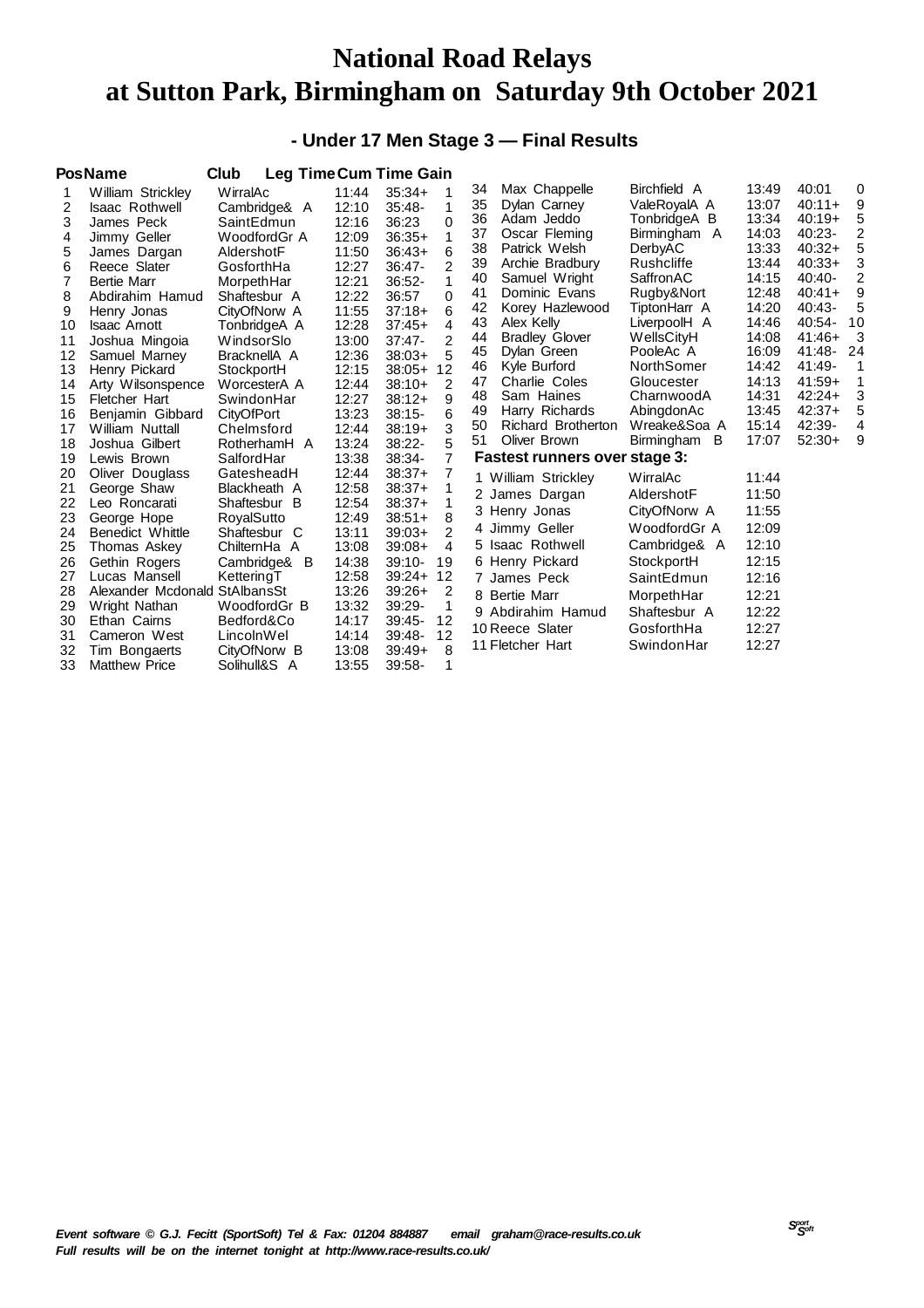### **National Road Relays at Sutton Park, Birmingham on Saturday 9th October 2021 Under 17 Men — Team Results — Final**

#### **(nn) is team position after the appropriate stage.**

|    | 1 Wirral Ac                                                                                                                              |     |                |              |                                         | 35:34        |              |
|----|------------------------------------------------------------------------------------------------------------------------------------------|-----|----------------|--------------|-----------------------------------------|--------------|--------------|
|    | 1 Ethan Bradyjones (3) 11:53 2 Tj Jones<br>3 William Strickley (1) 11:44                                                                 |     |                |              |                                         |              | $(2)$ 11:57  |
|    |                                                                                                                                          |     |                |              |                                         |              |              |
|    | 2 Cambridge & Coleridge Ac 'A'                                                                                                           |     |                |              |                                         | 35:48        |              |
|    | 1 Isaac Morris (2) 11:51 2 George Keen                                                                                                   |     |                |              |                                         | $(1)$ 11:47  |              |
|    | 3 Isaac Rothwell (2) 12:10                                                                                                               |     |                |              |                                         |              |              |
|    | 3 Saint Edmund Pacers                                                                                                                    |     |                |              |                                         | 36:23        |              |
|    |                                                                                                                                          |     |                |              |                                         | (3)          | 11:50        |
|    | 1 Max Berry (18) 12:17 2 Benjamin Peck<br>3 James Peck (3) 12:16                                                                         |     |                |              |                                         |              |              |
|    | 4 Woodford Green Ac With Essex L 'A'                                                                                                     |     |                |              |                                         | 36:35        |              |
|    |                                                                                                                                          |     |                |              |                                         |              | 12:30        |
|    | 1 Daniel Raymond (7) 11:56 2 Max Richards (5)<br>3 Jimmy Geller (4) 12:09                                                                |     |                |              |                                         |              |              |
|    | Aldershot Farnham & District<br>5                                                                                                        |     |                |              |                                         | 36:43        |              |
|    |                                                                                                                                          |     |                |              |                                         |              |              |
|    | 1 Daniel Shattock                                                                                                                        |     |                |              | (15) 12:09 2 B Brucegonzalez (11) 12:44 |              |              |
|    | 3 James Dargan (5) 11:50                                                                                                                 |     |                |              |                                         |              |              |
|    | 6 Gosforth Harriers & Ac                                                                                                                 |     |                |              |                                         | 36:47        |              |
|    | 1 Ethan Bond (5) 11:55<br>3 Reece Slater (6) 12:27                                                                                       |     |                |              | 2 Silas Christie (4) 12:25              |              |              |
|    |                                                                                                                                          |     |                |              |                                         |              |              |
|    | 7 Morpeth Harriers & Ac                                                                                                                  |     |                |              |                                         | 36:52        |              |
|    | 1 o Devere (4) 11:55<br>3 Bertie Marr (7) 12:21                                                                                          |     |                |              | 2 Ryan Davies (6) 12:36                 |              |              |
|    |                                                                                                                                          |     |                |              |                                         |              |              |
|    | 8 Shaftesbury Barnet Harriers 'A'                                                                                                        |     |                |              |                                         | 36:57        |              |
|    | 1 Henry Dover (1) 11:42 2 Samuel Greenstein (8) 12:53                                                                                    |     |                |              |                                         |              |              |
|    | <b>3</b> City Of Norwich Ac<br>1 Innes Omalley (42) 13:12 2 Jeya Kandola (15) 12:11<br>3 Henry Jonas (9) 11:55<br><b>10 Tonbridge Ac</b> |     |                |              |                                         |              |              |
|    |                                                                                                                                          |     |                |              |                                         |              |              |
|    |                                                                                                                                          |     |                |              |                                         |              |              |
|    |                                                                                                                                          |     |                |              |                                         |              |              |
|    | 10 Tonbridge Ac                                                                                                                          |     |                |              | $'A'$ 37:45                             |              |              |
|    |                                                                                                                                          |     |                |              |                                         |              |              |
|    | 1 Huxley Crush (21) 12:34 2 Jamie Macdonald (14) 12:43<br>3 Isaac Arnott (10) 12:28                                                      |     |                |              |                                         |              |              |
|    |                                                                                                                                          |     |                |              |                                         |              |              |
|    | 11 Windsor Slough Eton & Hounslow                                                                                                        |     |                |              |                                         | 37:47        |              |
|    | 1 Luke Birdseye (12) 12:00 2 George Thomas (9) 12:47<br>3 Joshua Mingoia (11) 13:00                                                      |     |                |              |                                         |              |              |
|    |                                                                                                                                          |     |                |              |                                         |              |              |
|    | 12<br><b>Bracknell Ac</b>                                                                                                                |     |                |              | 'A'                                     | 38:03        |              |
|    | 1 Edward Enser (24) 12:38 2 James Winship (17) 12:49                                                                                     |     |                |              |                                         |              |              |
|    | 3 Samuel Marney (12) 12:36                                                                                                               |     |                |              |                                         |              |              |
|    | 13 Stockport Harriers & Ac                                                                                                               |     |                |              |                                         | 38:05        |              |
|    | 1 Finley Mayoh (20) 12:27 2 J Catterall<br>3 Henry Pickard (13) 12:15                                                                    |     |                |              |                                         |              | $(25)$ 13:23 |
|    |                                                                                                                                          |     |                |              |                                         |              |              |
|    | 14 Worcester Ac                                                                                                                          |     |                |              | 'A'                                     | 38:10        |              |
|    | 1 Samuel Lea (14) 12:05 2 Linus Bumage (16) 13:21                                                                                        |     |                |              |                                         |              |              |
|    | 3 Arty Wilsonspence (14) 12:44                                                                                                           |     |                |              |                                         |              |              |
|    | 15 Swindon Harriers                                                                                                                      |     |                |              |                                         | 38:12        |              |
|    | 1 Josh Burns (23) 12:37 2 Jack Choules                                                                                                   |     |                |              |                                         | $(24)$ 13:08 |              |
|    | 3 Fletcher Hart                                                                                                                          |     | $(15)$ 12:27   |              |                                         |              |              |
|    | <b>City Of Portsmouth Ac</b><br>16                                                                                                       |     |                |              |                                         | 38:15        |              |
|    | 1 C Walkerpowell                                                                                                                         |     | 11:57          |              |                                         |              |              |
|    |                                                                                                                                          | (8) |                |              | 2 William Campbell                      |              | $(10)$ 12:55 |
|    | 3 Benjamin Gibbard (16) 13:23                                                                                                            |     |                |              |                                         |              |              |
|    | 17<br><b>Chelmsford Ac</b>                                                                                                               |     |                |              |                                         | 38:19        |              |
|    | 1 Will Steadman                                                                                                                          |     | $(17)$ 12:16   | $\mathbf{2}$ | Joseph Perry                            |              | $(20)$ 13:19 |
|    | 3 William Nuttall                                                                                                                        |     | $(17)$ 12:44   |              |                                         |              |              |
|    | Rotherham Harriers & Ac<br>18                                                                                                            |     |                |              | 'А'                                     | 38:22        |              |
|    | 1 Zak Ferguson                                                                                                                           | (9) | 11:58          |              | 2 Luke Parker                           |              | $(13)$ 13:00 |
|    | 3 Joshua Gilbert                                                                                                                         |     | $(18)$ 13:24   |              |                                         |              |              |
|    | 19<br><b>Salford Harriers &amp; Ac</b>                                                                                                   |     |                |              |                                         | 38:34        |              |
| 1. | Matthew Russell                                                                                                                          |     | $(19)$ 12:21   | $\mathbf{2}$ | Ethan Nation                            |              | $(12)$ 12:35 |
|    | 3 Lewis Brown                                                                                                                            |     | $(19)$ 13:38   |              |                                         |              |              |
|    | <b>Gateshead Harriers &amp; Ac</b><br>20                                                                                                 |     |                |              |                                         | 38:37        |              |
|    | 1 J Blevins                                                                                                                              |     | $(11)$ 12:00   |              | 2 Luca Shaw                             |              | $(27)$ 13:53 |
|    | 3 Oliver Douglass                                                                                                                        |     | $(20)$ 12:44   |              |                                         |              |              |
|    | Blackheath & Bromley Harriers 'A'<br>21                                                                                                  |     |                |              |                                         | 38:37        |              |
| 1  | Alessio Tutt                                                                                                                             |     | $(32)$ 12:53 2 |              | Miles Brown                             |              | $(22)$ 12:46 |
|    | 3 George Shaw                                                                                                                            |     | $(21)$ 12:58   |              |                                         |              |              |
|    |                                                                                                                                          |     |                |              |                                         |              |              |

|          | 22 Shaftesbury Barnet Harriers "B"                                                    |      |              |                |                            | 38:37                 |
|----------|---------------------------------------------------------------------------------------|------|--------------|----------------|----------------------------|-----------------------|
|          | 1 Joshua Fisher (36) 12:58 2 Jonah Marks                                              |      |              |                |                            | $(23)$ 12:45          |
|          | 3 Leo Roncarati (22) 12:54                                                            |      |              |                |                            |                       |
|          | 23 Royal Sutton Coldfield AC                                                          |      |              |                |                            | 38:51                 |
|          | 1 George Oconnor (44) 13:15 2 Ethan Patel                                             |      |              |                |                            | $(31)$ 12:47          |
|          | 3 George Hope                                                                         |      | $(23)$ 12:49 |                |                            |                       |
|          | 24 Shaftesbury Barnet Harriers <sup>'C'</sup>                                         |      |              |                |                            | 39:03                 |
|          |                                                                                       |      |              |                |                            | (26) 12:48            |
|          | 1 Jack Davisblack (40) 13:04 2 Spike Blake<br>3 Benedict Whittle (24) 13:11           |      |              |                |                            |                       |
|          | <b>Chiltern Harriers Ac</b><br>25 —                                                   |      |              |                | 'А'                        | 39:08                 |
|          |                                                                                       |      |              |                |                            | $(29)$ 13:10          |
|          | 1 Oakley Denson (29) 12:50 2 Laurie Gawne<br>3 Thomas Askey (25) 13:08                |      |              |                |                            |                       |
|          | 26 Cambridge & Coleridge Ac 'B'                                                       |      |              |                |                            | 39:10                 |
|          |                                                                                       |      |              |                |                            |                       |
|          | 1 Alfred Pipe (16) 12:13 2 Lewis Buchallet (7) 12:19<br>3 Gethin Rogers (26) 14:38    |      |              |                |                            |                       |
|          | 27 Kettering Town Harriers                                                            |      |              |                |                            | 39:24                 |
|          | 1 Rio Carr (25) 12:38 2 Ben Brooker (39) 13:48                                        |      |              |                |                            |                       |
|          | 3 Lucas Mansell (27) 12:58                                                            |      |              |                |                            |                       |
|          | 28 St Albans Striders                                                                 |      |              |                |                            | 39:26                 |
|          | 1 Zachary Segal (35) 12:58 2 Benjamin Gostick (30) 13:02                              |      |              |                |                            |                       |
|          | 3 Alexander Mcdonald(28) 13:26                                                        |      |              |                |                            |                       |
|          | 29 Woodford Green Ac With Essex L 'B'                                                 |      |              |                |                            | 39:29                 |
|          | 1 Evan Johnson (31) 12:51 2 Reuben Fabian (28) 13:06                                  |      |              |                |                            |                       |
|          | 3 Wright Nathan (29) 13:32                                                            |      |              |                |                            |                       |
|          | 30 Bedford & County Ac                                                                |      |              |                |                            | 39:45                 |
|          |                                                                                       |      |              |                |                            |                       |
|          | 1 Euan Supple (27) 12:45 2 Noah Campion (18) 12:43<br>3 Ethan Cairns (30) 14:17       |      |              |                |                            |                       |
|          | 31 Lincoln Wellington AC                                                              |      |              |                |                            | 39:48                 |
|          | 1 Henry Samkin (34) 12:55 2 Jasper Humphries (19) 12:39                               |      |              |                |                            |                       |
|          | 3 Cameron West (31) 14:14                                                             |      |              |                |                            |                       |
|          | 32 City Of Norwich Ac                                                                 |      |              |                | 'В'                        | 39:49                 |
|          | 1 Tom Cugnoni (48) 13:30 2 Toby Nelson                                                |      |              |                |                            | (40) 13:11            |
|          | 3 Tim Bongaerts (32) 13:08                                                            |      |              |                |                            |                       |
|          | 33 Solihull & Small Heath AC 'A'                                                      |      |              |                |                            | 39:58                 |
|          | 1 Jack O'leary (38) 13:00                                                             |      |              |                | 2 Thomas Dainty            | $(32)$ 13:03          |
|          | 3 Matthew Price (33) 13:55                                                            |      |              |                |                            |                       |
|          | 34 Birchfield Harriers                                                                |      |              |                | 'А'                        | 40:01                 |
|          | 1 Tyler Hawley (30) 12:50 2 Luca Bradley                                              |      |              |                |                            | $(34)$ 13:22          |
|          | 3 Max Chappelle (34) 13:49                                                            |      |              |                |                            |                       |
|          | 35 Vale Royal Ac                                                                      |      |              |                | 'А'                        | 40:11                 |
|          |                                                                                       |      |              |                |                            | $(44)$ 13:36          |
|          | 1 Jack O''''reilly      (47) 13:28   2   Ewan Macnab<br>3 Dylan Carney     (35) 13:07 |      |              |                |                            |                       |
|          | 36 Tonbridge Ac                                                                       |      |              |                | 'В'                        | 40:19                 |
|          | 1 George Hopkins                                                                      |      |              |                |                            |                       |
|          |                                                                                       |      |              |                |                            |                       |
|          | 3 Adam Jeddo                                                                          |      | $(33)$ 12:54 |                | 2 Dylan Bran               | $(41)$ 13:51          |
|          |                                                                                       |      | $(36)$ 13:34 |                |                            |                       |
|          | Birmingham Running Athletics & 'A'<br>37                                              |      |              |                |                            | 40:23                 |
|          | 1 Tom Burdett                                                                         |      | $(46)$ 13:25 | 2              | Jeremy Maclean             | $(35)$ 12:55          |
|          | 3 Oscar Fleming                                                                       |      | $(37)$ 14:03 |                |                            |                       |
|          | <b>Derby AC</b><br>38 -                                                               |      |              |                |                            | 40:32                 |
|          | 1 Ben Stevenson                                                                       | (45) | 13:18        | $\mathbf{2}$   | William Annable            | $(43)$ 13:41          |
|          | 3 Patrick Welsh                                                                       |      | $(38)$ 13:33 |                |                            |                       |
|          | 39 Rushcliffe Ac                                                                      |      |              |                |                            | 40:33                 |
|          | 1 Oscar Wyszynski                                                                     |      | $(51)$ 13:36 | 2              | Adam Bayley                | $(42)$ 13:13          |
|          | 3 Archie Bradbury                                                                     |      | $(39)$ 13:44 |                |                            |                       |
|          | 40.<br><b>Saffron AC</b>                                                              |      |              |                |                            | 40:40                 |
|          | 1 Lachlan Finch                                                                       | (22) | 12:36        | 2              | Dannyray Murdey (38) 13:49 |                       |
|          | 3 Samuel Wright                                                                       | (40) | 14:15        |                |                            |                       |
|          | <b>Rugby &amp; Northampton Ac</b><br>41                                               |      |              |                |                            | 40:41                 |
| 1        | Jasper Cooper                                                                         |      | $(61)$ 14:26 | $\overline{2}$ | Ned Gilford                | $(50)$ 13:27          |
|          | 3 Dominic Evans                                                                       | (41) | 12:48        |                |                            |                       |
| 42<br>1. | <b>Tipton Harriers</b><br>Cameron Lomax                                               |      | $(26)$ 12:39 | $\mathbf{2}$   | ʻA'<br>Seth Avery          | 40:43<br>$(37)$ 13:44 |